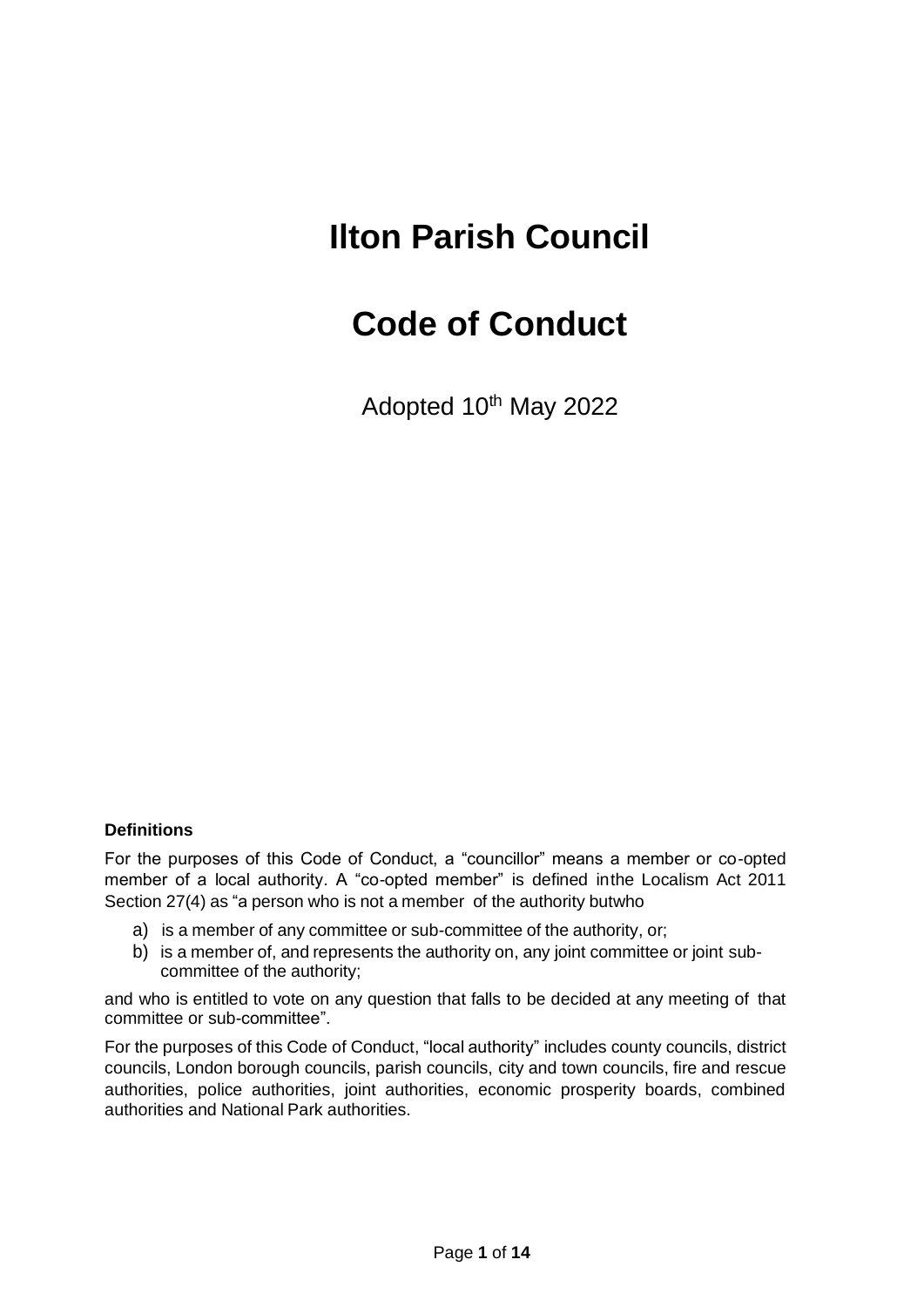## **General principles of councillor conduct**

Everyone in public office at all levels; all who serve the public or deliver public services, including ministers, civil servants, councillors and local authority officers; should uphold the Seven [Principles](https://www.gov.uk/government/publications/the-7-principles-of-public-life/the-7-principles-of-public-life--2) of Public Lif[e, a](https://www.gov.uk/government/publications/the-7-principles-of-public-life/the-7-principles-of-public-life--2)lso known as the Nolan Principles.

Building on these principles, the following general principles have been developed specifically for the role of councillor.

In accordance with the public trust placed in me, on all occasions:

- I act with integrity and honesty
- I act lawfully
- I treat all personsfairly and with respect; and
- I lead by example and act in a way that secures public confidence in the role ofcouncillor.

In undertaking my role:

- I impartially exercise my responsibilities in the interests of the local community
- I do not improperly seek to confer an advantage, or disadvantage, on any person
- I avoid conflicts of interest
- I exercise reasonable care and diligence; and
- I ensure that public resources are used prudently in accordance with my local authority's requirements and in the public interest.

#### **Application of the Code of Conduct**

This Code of Conduct applies to you as soon as you sign your declaration of acceptance of the office of councillor or attend your first meeting as a co-opted member and continues to apply to you until you cease to be a councillor.

This Code of Conduct applies to you when you are acting in your capacity as a councillor which may include when:

- you misuse your position as a councillor
- Your actions would give the impression to a reasonable member of the public with knowledge of all the facts that you are acting as a councillor;

The Code applies to all forms of communication and interaction, including:

- at face-to-face meetings
- at online or telephone meetings
- in written communication
- in verbal communication
- in non-verbal communication
- in electronic and social media communication, posts, statements andcomments.

You are also expected to uphold high standards of conduct and show leadership at all times when acting as a councillor.

Your Monitoring Officer has statutory responsibility for the implementation of the Code of Conduct, and you are encouraged to seek advice from your Monitoring Officer on any matters that may relate to the Code of Conduct. Town and parish councillors are encouraged to seek advice from their Clerk, who may refer matters to the Monitoring Officer. The Monitoring Officer will be able to advise on any matters that relate to the Code of Conduct.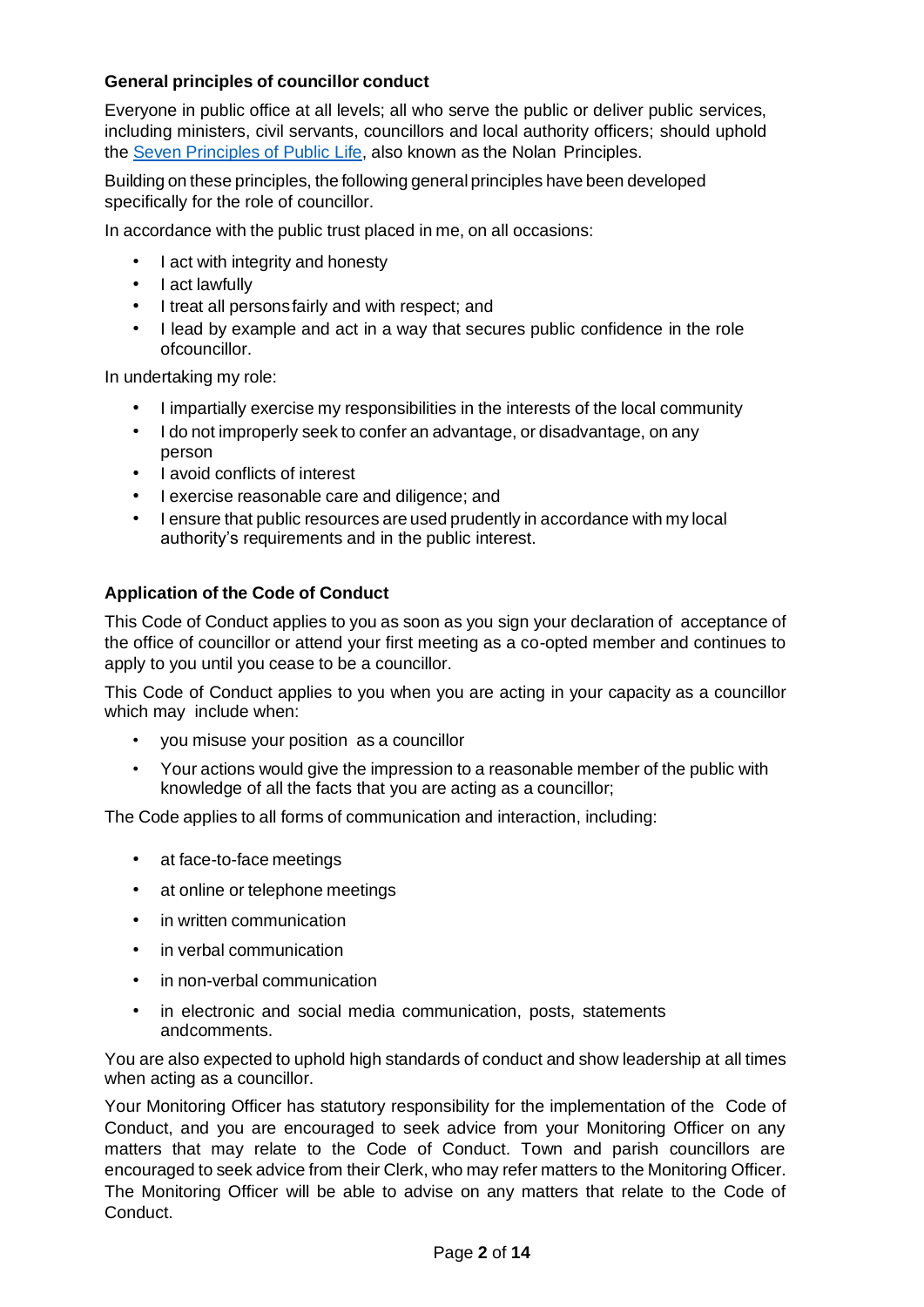## **Standards of councillor conduct**

This section sets out your obligations, which are the minimum standards of conduct required ofyou as a councillor. Should your conduct fall short of these standards, a complaint may be made against you, which may result in action being taken.

Guidance is included to help explain the reasons for the obligations and how they should be followed.

#### **General Conduct**

#### **1. Respect**

#### **As a councillor:**

- **1.1 I treat other councillors and members of the public with respect.**
- **1.2 I treat local authority employees, employees and representatives of partner organisations and those volunteering for the local authority with respect and respect the role they play.**

Respect means politeness and courtesy in behaviour, speech, and in the written word. Debate and having different views are all part of a healthy democracy. As a councillor, you can express, challenge, criticise and disagree with views, ideas, opinions and policies in a robust but civil manner. You should not, however, subject individuals, groups of people or organisations to personal attack.

In your contact with the public, you should treat them politely and courteously. Rude and offensive behaviour lowers the public's expectations and confidence in councillors.

In return, you have a right to expect respectful behaviour from the public. If members of the public are being abusive, intimidatory or threatening you are entitled to stop any conversation or interaction in person or online and report them to the local authority, the relevant social media provider or the police. This also applies to fellow councillors, where action could then be taken under the Councillor Code of Conduct.

#### **2. As a councillor:**

- **2.1 I do not bully any person.**
- **2.2 I do not harass any person.**

#### **2.3 I promote equalities and do not discriminate unlawfully against any person.**

The Advisory, Conciliation and Arbitration Service (ACAS) characterises bullying as offensive, intimidating, malicious or insulting behaviour, an abuse or misuse of power through means that undermine, humiliate, denigrate or injure the recipient. Bullying might be a regular pattern of behaviour or a one-off incident, happen face-to-face, on social media, in emails or phone calls, happen in the workplace or at work social events and may not always be obvious or noticed by others.

The Protection from Harassment Act 1997 defines harassment as conduct that causes alarm or distress or puts people in fear of violence and must involve such conduct on at least two occasions. It can include repeated attempts to impose unwanted communications and contact upon a person in a manner that could be expected to cause distress or fear in any reasonable person.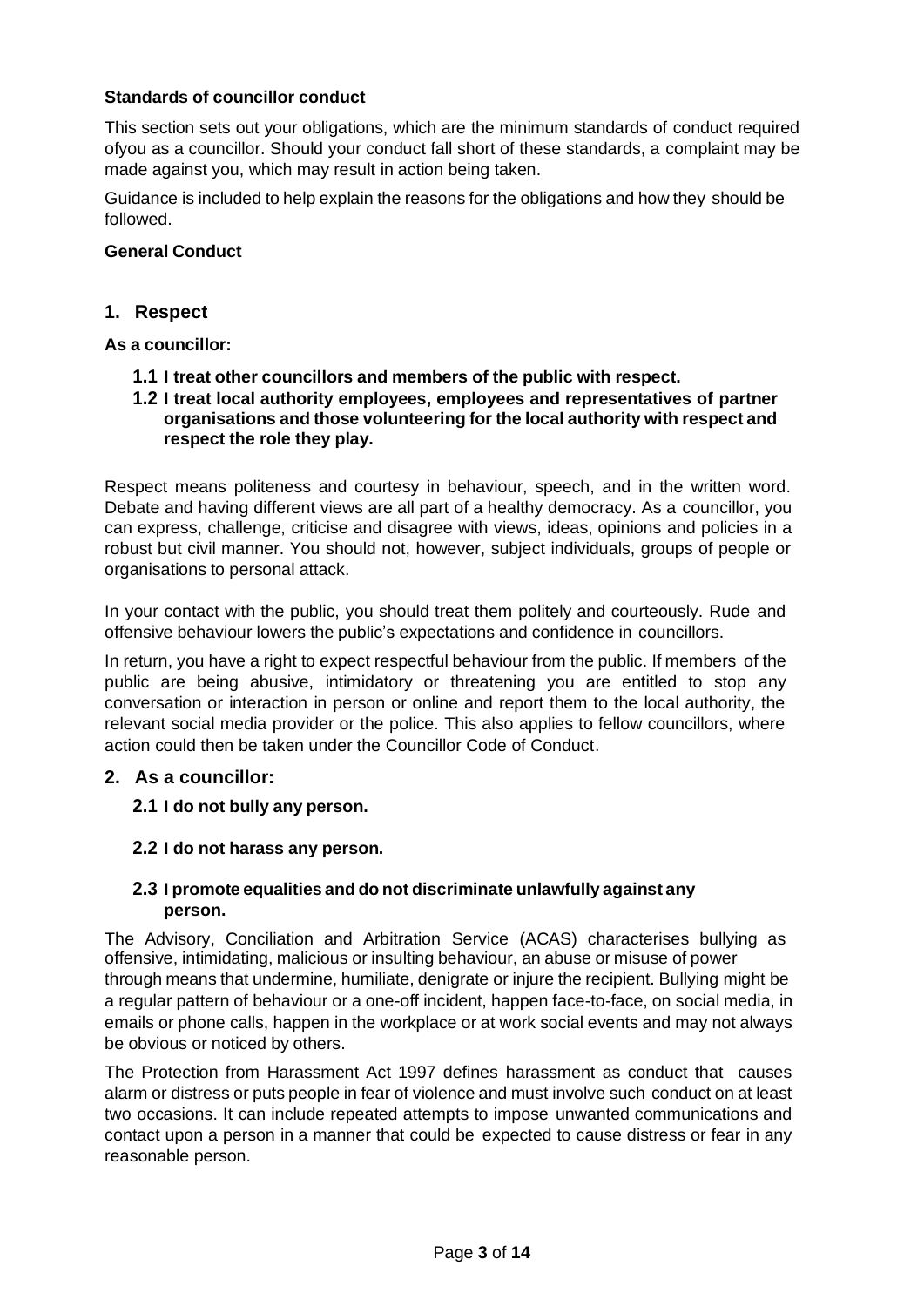Unlawful discrimination is where someone is treated unfairly because of a protected characteristic. Protected characteristics are specific aspects of a person's identity defined by the Equality Act 2010. They are age, disability, gender reassignment, marriage and civil partnership, pregnancy and maternity, race, religion or belief, sex andsexual orientation.

The Equality Act 2010 places specific duties on local authorities. Councillors have a central role to play in ensuring that equality issues are integral to the local authority's performance and strategic aims, and that there is a strong vision and public commitment to equality across public services.

# **3. Impartiality of officers of the council**

#### **As a councillor:**

#### **3.1 I do not compromise, or attempt to compromise, the impartiality ofanyone who works for, or on behalf of, the local authority.**

Officers work for the local authority as a whole and must be politically neutral. They should not be coerced or persuaded to act in a way that wouldundermine their neutrality. You can question officers in order to understand, for example, their reasons for proposing to act in a particular way, or the content of a report that they have written. However, you must not try and force them to act differently, change their advice, or alter the content of that report, if doing so would prejudice their professional integrity.

# **4. Confidentiality and access to information**

#### **As a councillor:**

#### **4.1 I do not disclose information:**

- **a. given to me in confidence by anyone**
- **b. acquired by me which I believe, or ought reasonably to be aware, is of a confidential nature, unless**
	- **i. I have received the consent of a person authorised to give it;**
	- **ii. I am required by law to do so;**
	- **iii. the disclosure is made to a third party for the purpose of obtaining professional legal advice provided that the thirdparty agrees not to disclose the information to any other person; or**
	- **iv. the disclosure is:**
		- **1. reasonable and in the public interest; and**
		- **2. made in good faith and in compliance with the reasonable requirements of the local authority; and**
		- **3. I have consulted the Monitoring Officer prior to its release.**
- **4.2 I do not improperly use knowledge gained solely as a result of my role as a councillor for the advancement of myself, my friends, my family members,my employer or my business interests.**
- **4.3 I do not prevent anyone from getting information that they are entitled to by law.**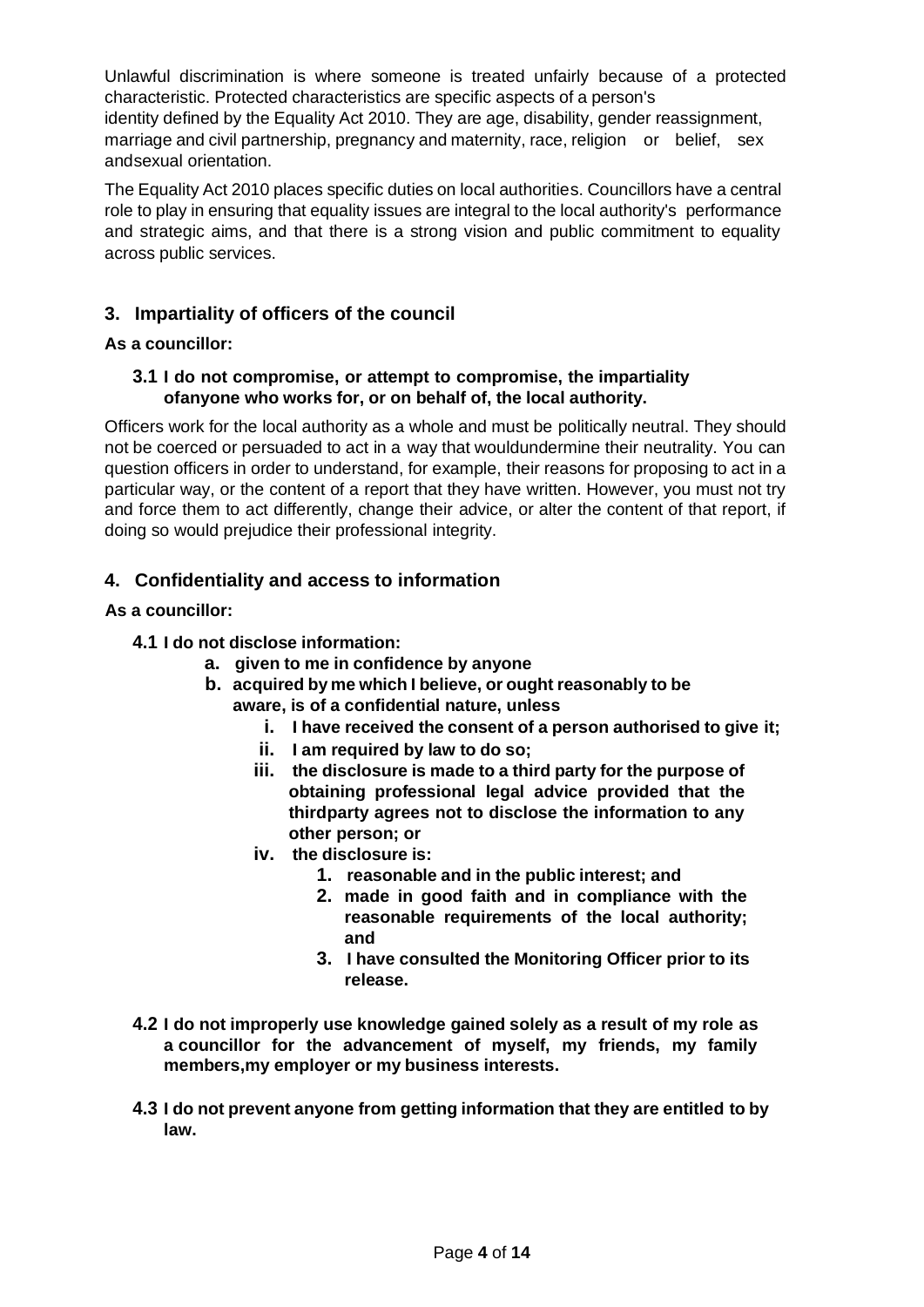Local authorities must work openly and transparently, and their proceedings and printed materials are open to the public, except in certain legally defined circumstances. You should work on this basis, but there will be times when it is required by law that discussions, documents and other information relating to or held by the local authority must be treated in a confidential manner. Examples include personal data relating to individuals or information relating to ongoing negotiations.

# **5. Disrepute**

## **As a councillor:**

# **5.1 I do not bring my role or local authority into disrepute.**

As a Councillor, you are trusted to make decisions on behalf of your community and your actions and behaviour are subject to greater scrutiny than that of ordinary members of the public. You should be aware that your actions might have an adverse impact on you, other councillors and/or your local authority and may lower the public's confidence in your or your local authority's ability to discharge your/its functions. For example, behaviour that is considered dishonest and/or deceitful can bring your local authority into disrepute.

You are able to hold the local authority and fellow councillors to account and are able to constructively challenge and express concern about decisions and processes undertaken by the council whilst continuing to adhere to other aspects of this Code of Conduct.

# **6. Use of position**

## **As a councillor:**

## **6.1 I do not use, or attempt to use, my position improperly to the advantage ordisadvantage of myself or anyone else.**

Your position as a member of the local authority provides you with certain opportunities, responsibilities, and privileges, and you make choices all the time that will impact others. However, you should not take advantage of these opportunities to further your own or others' private interests or to disadvantage anyone unfairly.

## **7. Use of local authority resources and facilities**

## **As a councillor:**

**7.1 I do not misuse council resources.**

## **7.2 I will, when using the resources of the local authority or authorising their use by others:**

- **a. act in accordance with the local authority's requirements; and**
- **b. ensure that such resources are not used for political purposes unless that use could reasonably be regarded as likely to facilitate, or be conducive to, the discharge of the functions of the local authority or ofthe office to which I have been elected or appointed.**

You may be provided with resources and facilities by the local authority to assist you incarrying out your duties as a councillor.

Examples include:

- office support
- stationery
- equipment such as phones, and computers
- transport
- access and use of local authority buildings and rooms.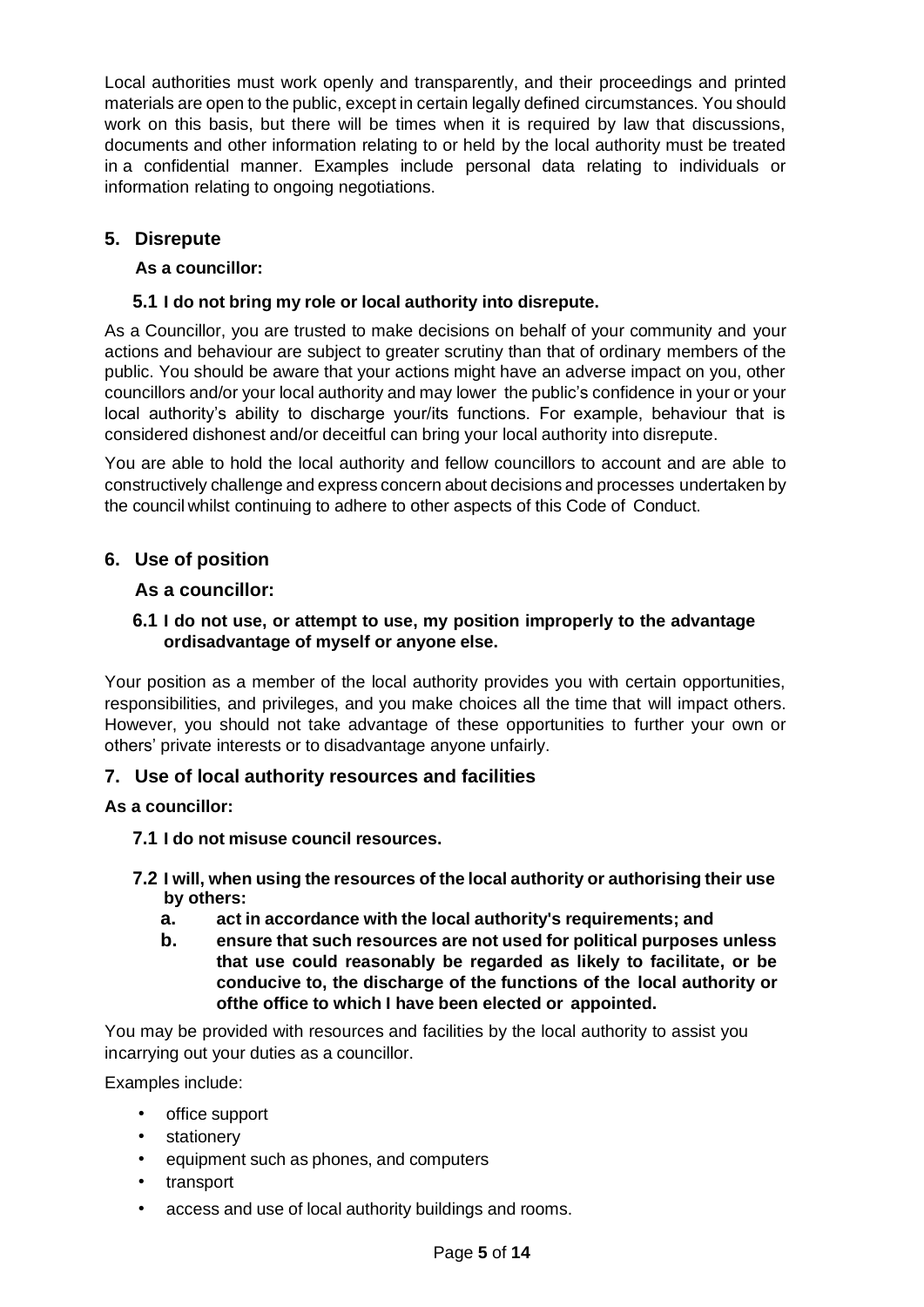These are given to you to help you carry out your role as a councillor more effectively and are not to be used for business or personal gain. They should be used in accordance with the purpose for which they have been provided and the local authority's own policies regarding their use.

# **7B Consideration of advice**

**As a councillor:**

## **7B.1 I will, when reaching decisions on any matter, consider and pay due regard to any relevant**

**advice provided to me by the Council's Responsible Finance Officer in accordance with their legal** 

**requirements.**

## **7B.2 I will give reasons for departing from the advice of the Responsible Finance Officer**

It is extremely important for you as a councillor to have regard to advice from your Responsible Finance Officer where they give that advice under their statutory duties. As a councillor you must give reasons for all decisions in accordance with any legal requirements and any reasonable requirements imposed by your local authority.

# **8. Complying with the Code of Conduct**

## **As a Councillor:**

- **8.1 I will undertake Code of Conduct training provided by my local County Association (SALC) or by the Monitoring Officer.**
- **8.2 I do not make trivial or malicious complaints against other councillors.**
- **8.3 I cooperate with any Code of Conduct investigation and/ordetermination.**
- **8.4 I do not intimidate or attempt to intimidate any person who is likely to beinvolved with the administration of any investigation or proceedings including the complainant and any witnesses.**

## **8.5 I comply with any sanction imposed on me following a finding that I have breached the Code of Conduct.**

It is extremely important for you as a councillor to demonstrate high standards, for you to have your actions open to scrutiny and for you not to undermine public trust in the local authority or its governance. If you do not understand or are concerned about the local authority's processes in handling a complaint you should raise this with your Monitoring Officer.

# **Protecting your reputation and the reputation of the local authority**

**9. Interests** 

**As a councillor:** 

## **9.1 I register and disclose my interests.**

Section 29 of the Localism Act 2011 requires the Monitoring Officer to establish and maintain a register of interests of members of the authority.

You need to register your interests so that the public, local authority employees and fellow councillors know which of your interests might give rise to a conflict of interest. The register is a public document that can be consulted when (or before) an issue arises. The register also protects you by allowing you to demonstrate openness and a willingness to be held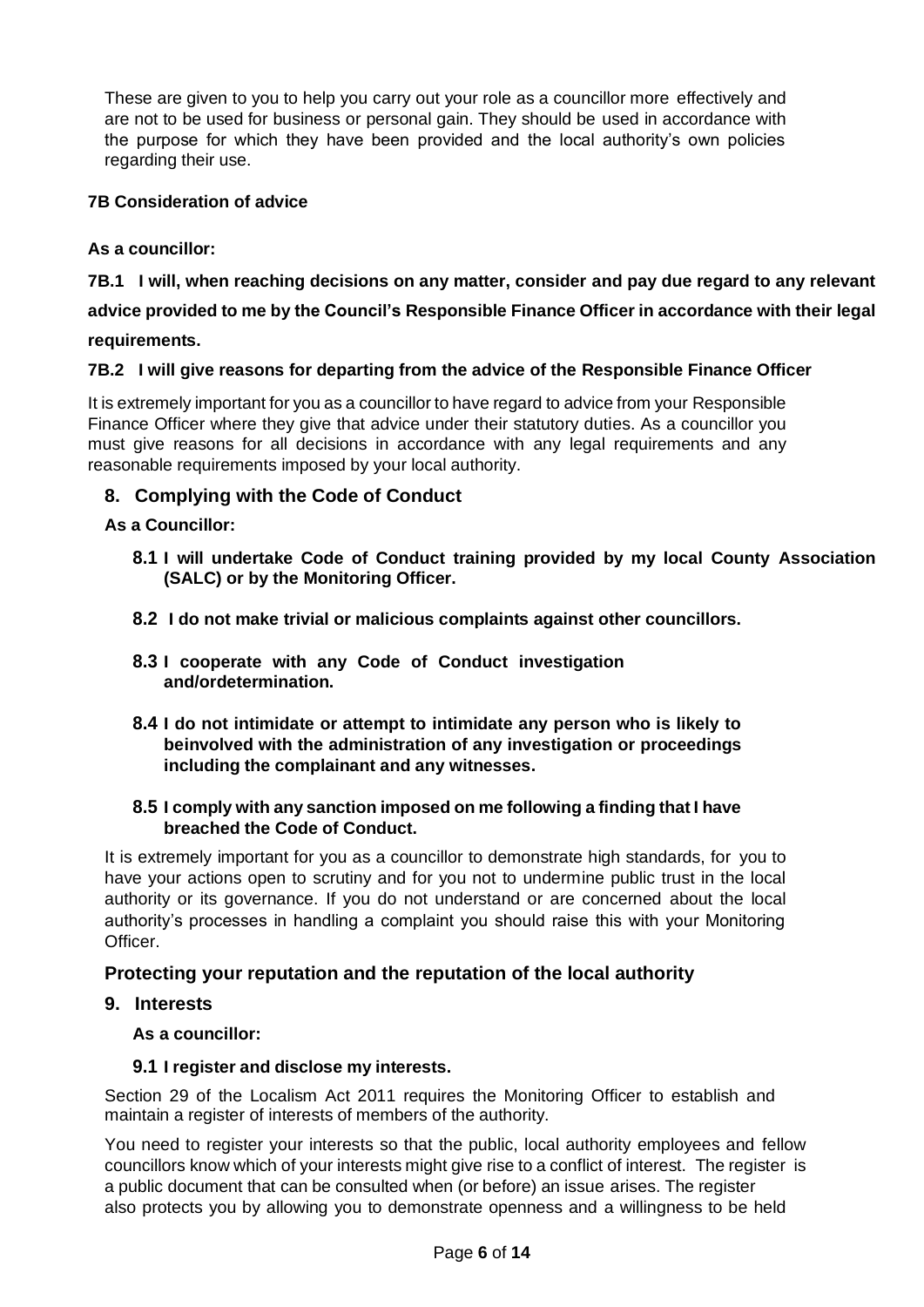accountable. You are personally responsible for deciding whether or not you should disclose an interest in a meeting, but it can be helpful for you to know early on if others think that a potential conflict might arise. It is also important that the public know about any interest that might have to be disclosed by you or other councillors when making or taking part in decisions, so that decision making is seen by the public as open and honest. This helps to ensure that public confidence in the integrity of local governance is maintained.

You should note that failure to register or disclose a disclosable pecuniary interest as set out in **Table 1**, is a criminal offence under the Localism Act 2011.

**Appendix B sets** out the detailed provisions on registering and disclosing interests. If in doubt, you should always seek advice from your Clerk or the Monitoring Officer.

## **10. Gifts and hospitality**

#### **As a councillor:**

**10.1 I do not accept gifts or hospitality, irrespective of estimated value, which could give rise to real or substantive personal gain or a reasonable suspicion of influence on my part to show favour from persons seeking to acquire, develop or do business with the local authority or from persons who may apply to the local authority for any permission, licence or other significant advantage.**

#### **10.2 I register with the Monitoring Officer any gift or hospitality with an estimated value of at least £50 within 28 days of its receipt.**

In order to protect your position and the reputation of the local authority, you should exercise caution in accepting any gifts or hospitality which are (or which you reasonably believe to be) offered to you because you are a councillor. The presumption should always be not to accept significant gifts or hospitality. However, there may be times when such a refusal may be difficult if it is seen as rudeness in which case you could accept it but must ensure it is publicly registered. However, you do not need to register gifts and hospitality which are not related to your role as a councillor, such as Christmas gifts from your friends and family. It is also important to note that it is appropriate to accept normal expenses and hospitality associated with your duties as a councillor. If you are unsure, do contact your Clerk or Monitoring Officer for guidance.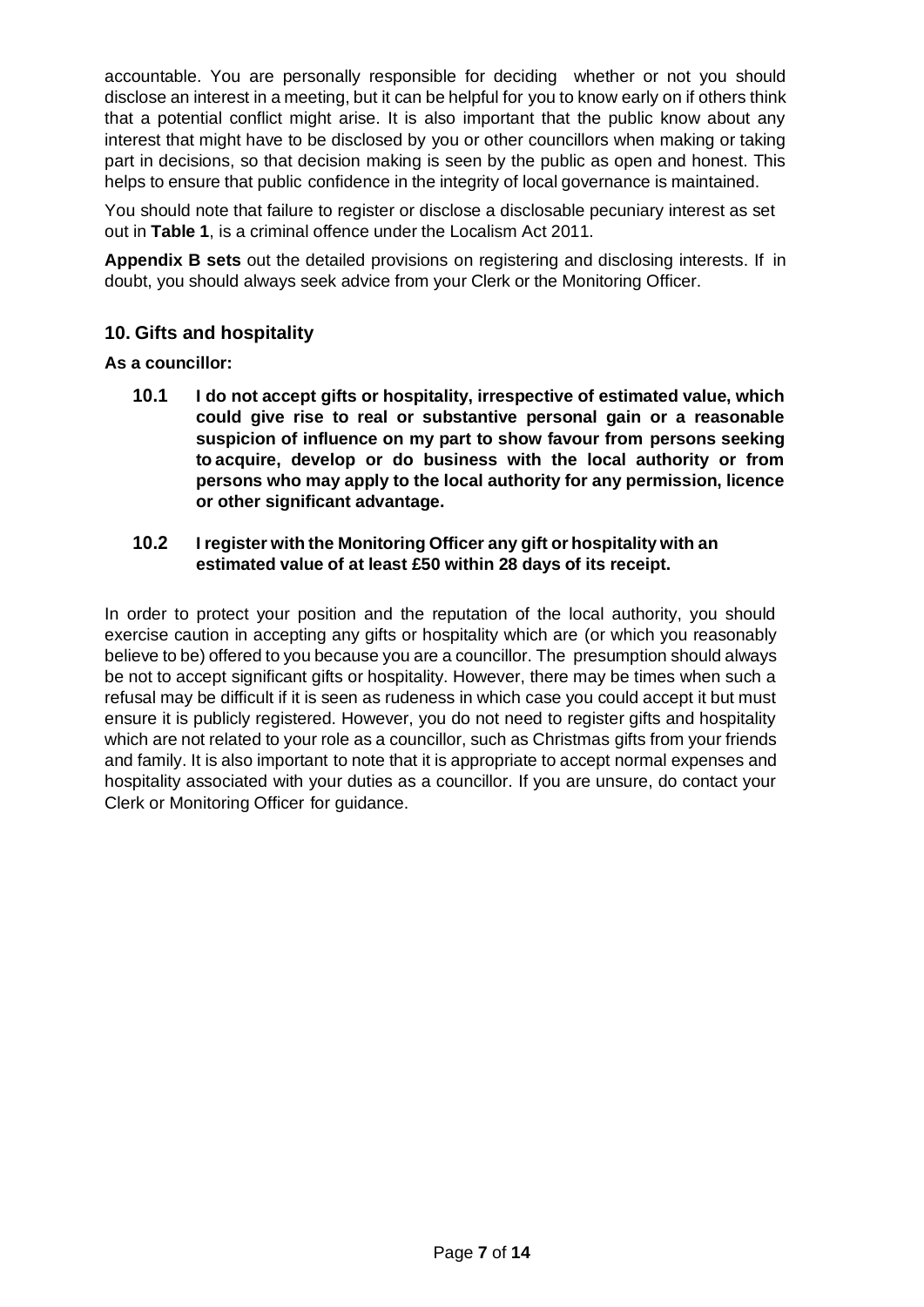# **Appendices**

## **Appendix A – The Seven Principles of Public Life**

The principles are:

#### **Selflessness**

Holders of public office should act solely in terms of the public interest.

#### **Integrity**

Holders of public office must avoid placing themselves under any obligation to people or organisations that might try inappropriately to influence them in their work. They should not act or take decisions in order to gain financial or other material benefits for themselves, their family, or their friends. They must disclose and resolve any interests and relationships.

#### **Objectivity**

Holders of public office must act and take decisions impartially, fairly and on merit, using the best evidence and without discrimination or bias.

#### **Accountability**

Holders of public office are accountable to the public for their decisions and actions and must submit themselves to the scrutiny necessary to ensure this.

#### **Openness**

Holders of public office should act and take decisions in an open and transparent manner. Information should not be withheld from the public unless there are clear and lawful reasons for so doing.

#### **Honesty**

Holders of public office should be truthful.

#### **Leadership**

Holders of public office should exhibit these principles in their own behaviour. They should actively promote and robustly support the principles and be willing to challenge poor behaviour wherever it occurs.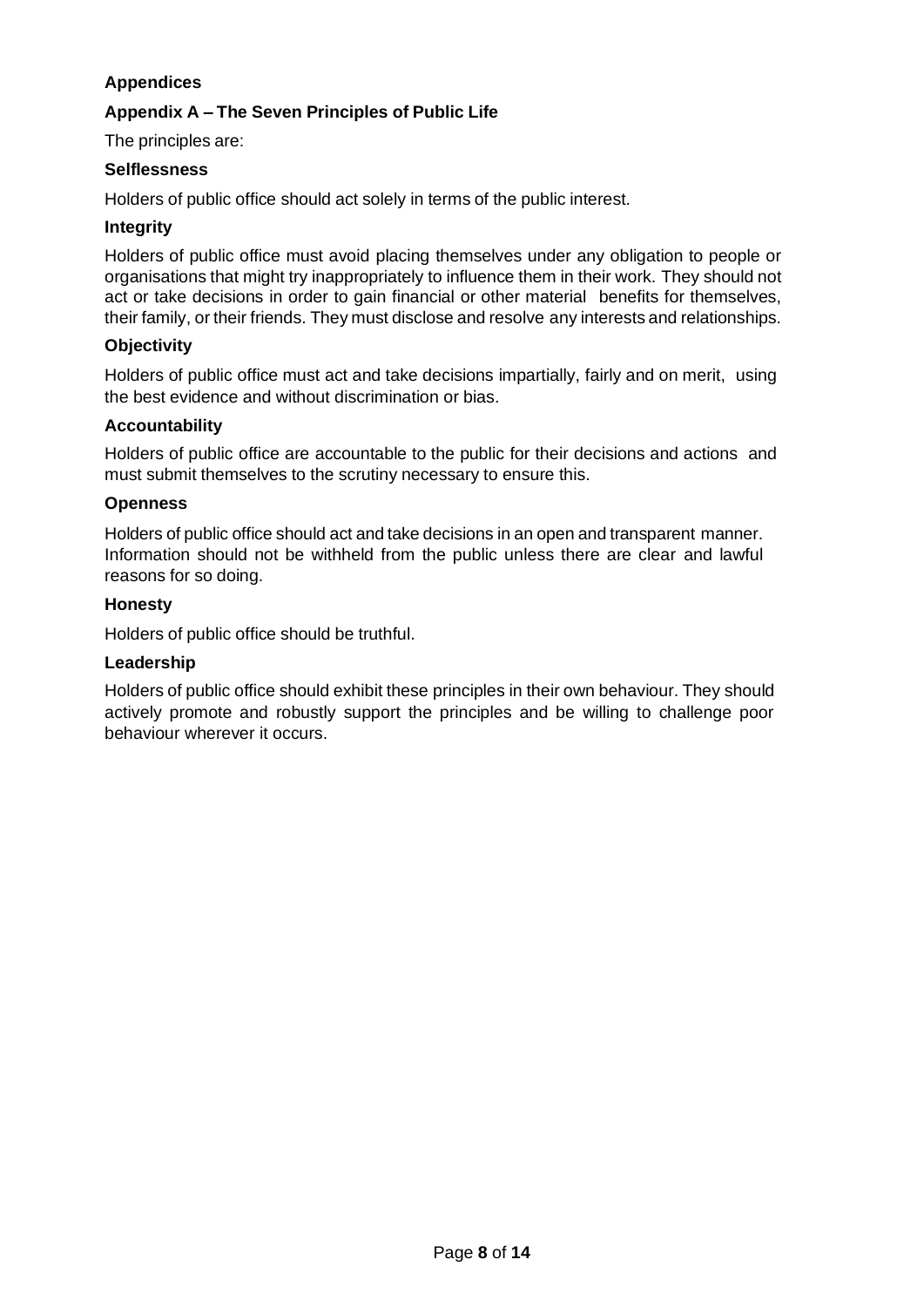## **Appendix B Registering interests**

Within 28 days of becoming a member or your re-election or re-appointment to office or within 28 days of your interests changing you must register with the Monitoring Officer the interests which fall within the categories set out in **Table 1** (**Disclosable Pecuniary Interests**) which are as described in "The Relevant Authorities (Disclosable Pecuniary Interests) Regulations 2012". You should also register details of your other personal interests which fall within the categories set out in **Table 2** (**Other Registerable Interests**).

"**Disclosable Pecuniary Interest"** means an interest of yourself, or of your partner if you are aware of your partner's interest, within the descriptions set out in Table 1 below.

**"Partner"** means a spouse or civil partner, or a person with whom you are living as husband or wife, or a person with whom you are living as if you are civil partners.

- 1. You must ensure that your register of interests is kept up-to-date and within 28 days of becoming aware of any new interest, or of any change to a registered interest, notify the Monitoring Officer.
- 2. A 'sensitive interest' is as an interest which, if disclosed, could lead to the councillor, or a person connected with the councillor, being subject to violenceor intimidation.
- 3. Where you have a 'sensitive interest' you must notify the Monitoring Officer withthe reasons why you believe it is a sensitive interest. If the Monitoring Officer agrees they will withhold the interest from the public register.

#### **Non-participation in case of disclosable pecuniary interest**

4. Where a matter arises at a meeting which directly relates to one of your Disclosable Pecuniary Interests as set out in **Table 1**, you must disclose the interest, not participate in any discussion or vote on the matter and must not remain in the room unless you have been granted a dispensation. If it is a 'sensitive interest', you do nothave to disclose the nature of the interest, just that you have an interest. Dispensation may be granted in limited circumstances, to enable you to participate and vote on a matter in which you have a disclosable pecuniary interest.

#### **Disclosure of Other Registerable Interests**

5. Where a matter arises at a meeting which *directly relates* to the financial interest or wellbeing of one of your Other Registerable Interests (as set out in **Table 2**), you must disclose the interest. You may speak on the matter only if members of the public are also allowed to speak at the meeting but otherwise must not take part in any discussion or vote on the matter and must not remain in the room unless you have been granted a dispensation. If it is a 'sensitive interest', you do not have to disclose the nature of the interest.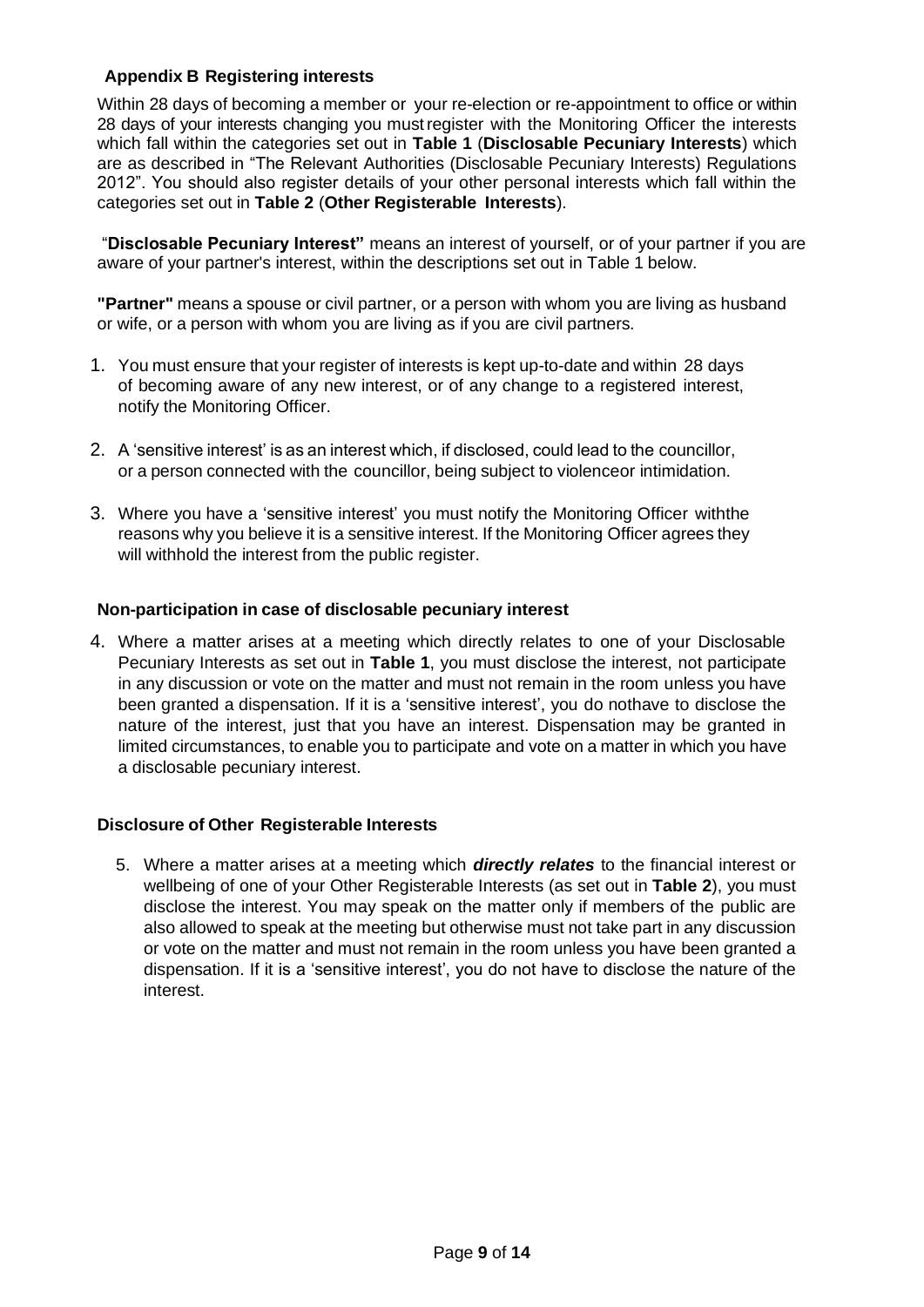# **Disclosure of Non-Registerable Interests**

- 6. Where a matter arises at a meeting which *directly relates* to your financial interest or well-being (and is not a Disclosable Pecuniary Interest set out in Table 1) or a financial interest or well-being of a relative or close associate, you must disclose theinterest. You may speak on the matter only if members of the public are also allowedto speak at the meeting. Otherwise you must not take part in any discussion or voteon the matter and must not remain in the room unless you have been granted a dispensation. If it is a 'sensitive interest', you do not have to disclose the nature of the interest.
	- 7. Where a matter arises at a meeting which *affects*
		- a. your own financial interest or well-being;
		- b. a financial interest or well-being of a relative or close associate; or
			- **c.** a financial interest or wellbeing of a body included under Other Registrable Interests asset out in **Table 2**

you must disclose the interest. In order to determine whether you can remain in the meeting after disclosing your interest the following test should be applied.

- 8. Where a matter (referred to in paragraph 8 above*) affects* the financial interest or well-being:
	- a. to a greater extent than it affects the financial interests of the majority of inhabitants of the parish affected by the decision and;
	- b. a reasonable member of the public knowing all the facts would believe that itwould affect your view of the wider public interest

You may speak on the matter only if members of the public are also allowed to speak at the meeting. Otherwise you must not take part in any discussion or vote on the matter and must not remain in the room unless you have been granted a dispensation.

If it is a 'sensitive interest', you do not have to disclose the nature of the interest.

In the event that your non-registerable interest relates to -

(1) an unpaid directorship on a company owned by your authority or

(2) another local authority of which you are a member,

subject to your declaring that interest, you are able to take part in any discussion and vote on the matter.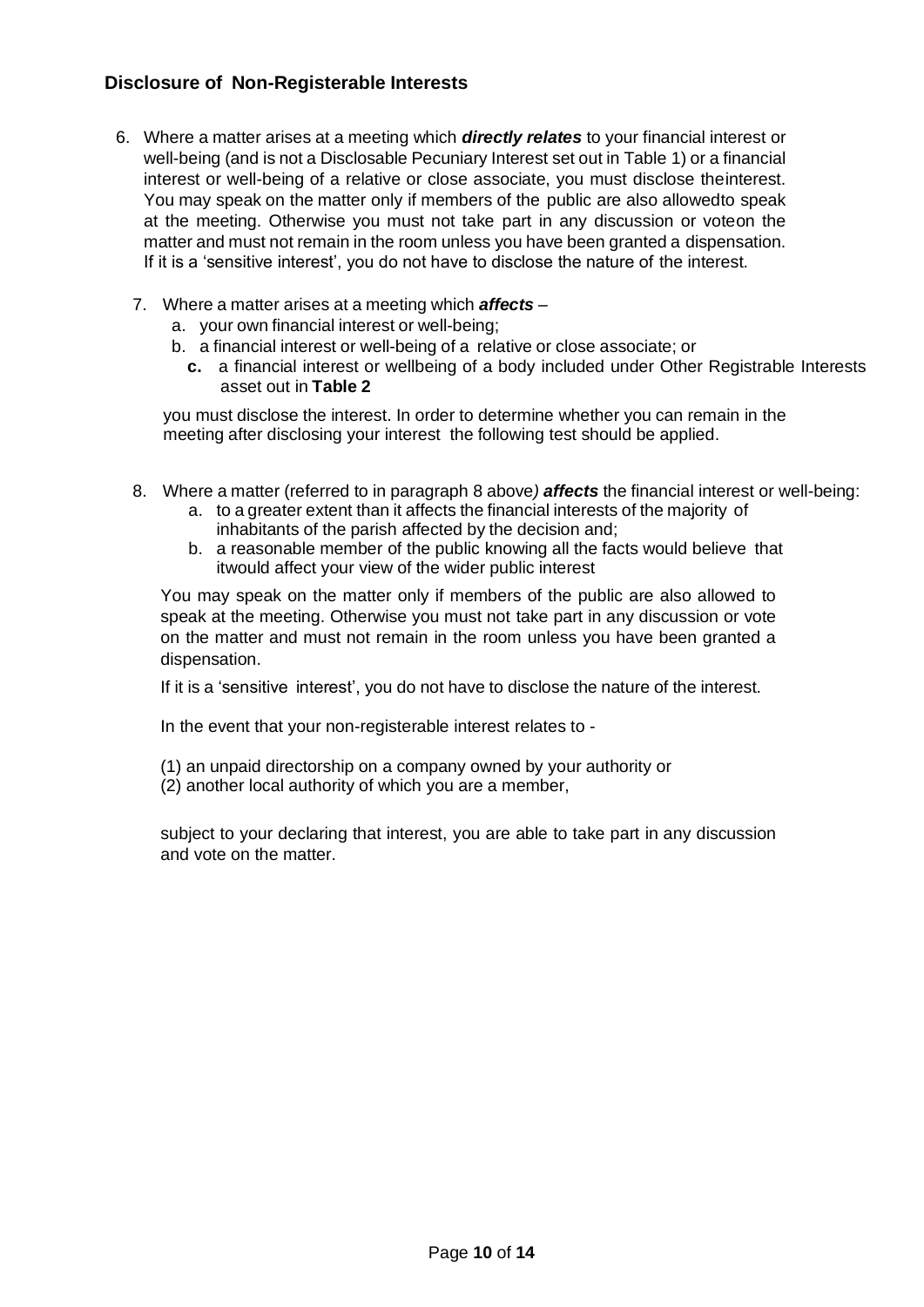# **Table 1: Disclosable Pecuniary Interests**

This table sets out the explanation of Disclosable Pecuniary Interests as set out in the Relevant Authorities [\(Disclosable](https://www.legislation.gov.uk/uksi/2012/1464/made) Pecuniary Interests) Regulations 201[2.](https://www.legislation.gov.uk/uksi/2012/1464/made)

| <b>Subject</b>                                       | <b>Description</b>                                                                                                                                                                                                                                                                                                                                                                                                                                                                                                                           |
|------------------------------------------------------|----------------------------------------------------------------------------------------------------------------------------------------------------------------------------------------------------------------------------------------------------------------------------------------------------------------------------------------------------------------------------------------------------------------------------------------------------------------------------------------------------------------------------------------------|
| Employment, office, trade,<br>profession or vocation | Any employment, office, trade,<br>profession or vocation carried on for<br>profit or gain.                                                                                                                                                                                                                                                                                                                                                                                                                                                   |
| Sponsorship                                          | Any payment or provision of any other<br>financial benefit (other than from the<br>council) made to the councillor during the<br>previous 12-month period for expenses<br>incurred by him/her in carrying out his/her<br>duties as a councillor, or towards his/her<br>election expenses.<br>This includes any payment or financial<br>benefit from a trade union within the<br>meaning of the Trade Union and Labour<br>Relations (Consolidation) Act 1992.                                                                                 |
| <b>Contracts</b>                                     | Any contract made between the<br>councillor or his/her spouse or civil<br>partner or the person with whom the<br>councillor is living as if they<br>were<br>spouses/civil partners (or a firm in which<br>such person is a partner, or an incorporated<br>body of which such person is a director* or<br>a body that such person has a beneficial<br>interest in the securities of*) and the council<br>(a) under which goods or services are to be<br>provided or works are to be executed; and<br>(b) which has not been fully discharged. |
| <b>Land and Property</b>                             | Any beneficial interest in land which is<br>within the area of the council.<br>'Land' excludes an easement, servitude,<br>interest or right in or over land which does<br>not give the councillor or his/her spouse or<br>civil partner or the person with whom the<br>councillor is living as if they were spouses/<br>civil partners (alone or jointly with another)<br>a right to occupy or to receive income.                                                                                                                            |
| <b>Licenses</b>                                      | Any licence (alone or jointly with others) to<br>occupy land in the area of the council for a<br>month or longer                                                                                                                                                                                                                                                                                                                                                                                                                             |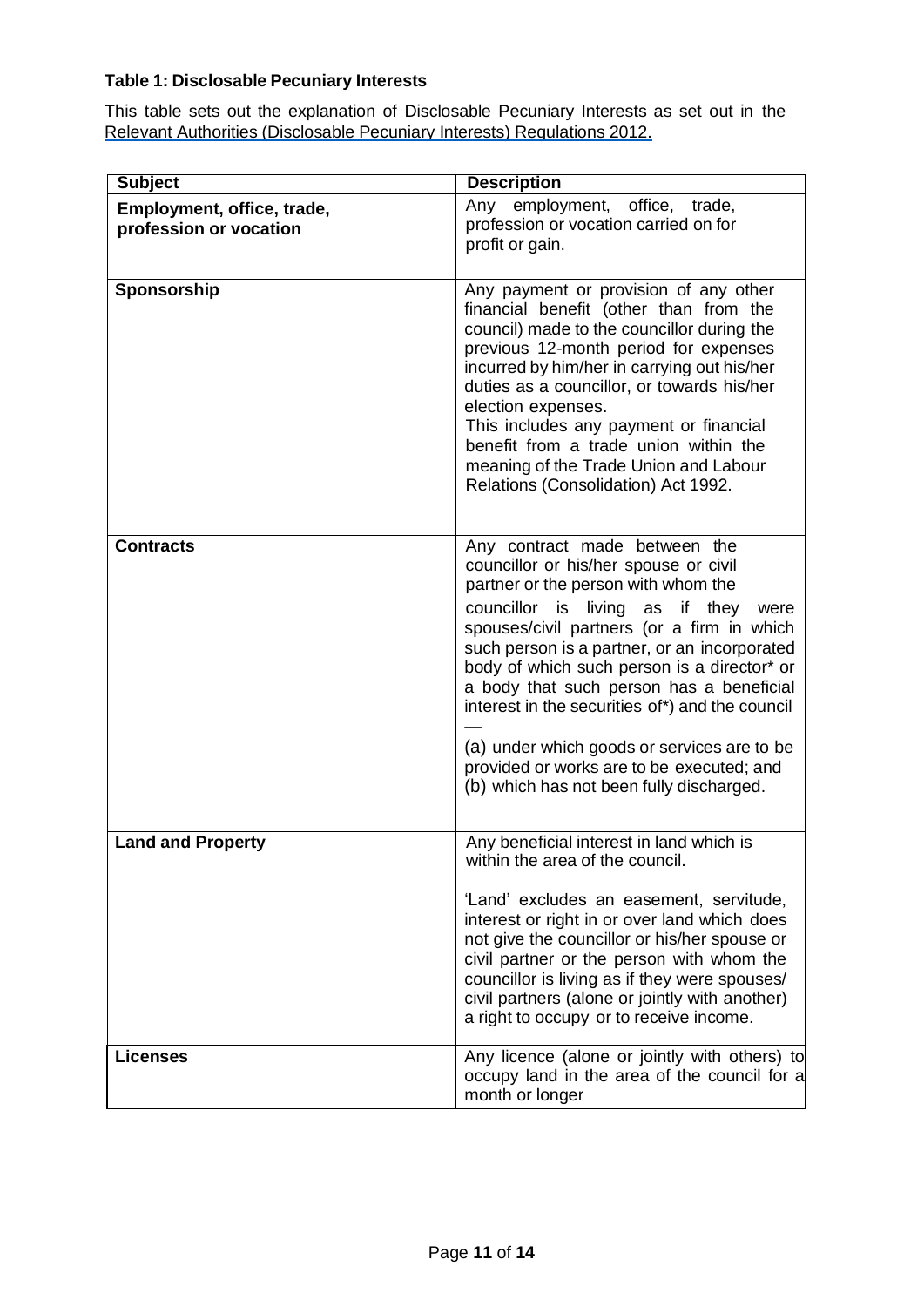| <b>Corporate tenancies</b> | Any tenancy where (to the councillor's<br>knowledge)—<br>(a) the landlord is the council; and<br>(b) the tenant is a body that the councillor,<br>or his/her spouse or civil partner or the<br>person with whom the councillor is living as<br>if they were spouses/ civil partners is a<br>partner of or a director* of or has a<br>beneficial interest in the securities* of.                                                                                                                                                                                                                                                                                                                                                                                     |
|----------------------------|---------------------------------------------------------------------------------------------------------------------------------------------------------------------------------------------------------------------------------------------------------------------------------------------------------------------------------------------------------------------------------------------------------------------------------------------------------------------------------------------------------------------------------------------------------------------------------------------------------------------------------------------------------------------------------------------------------------------------------------------------------------------|
| <b>Securities</b>          | Any beneficial interest in securities* of a<br>body where-<br>(a) that body (to the councillor's<br>knowledge) has a place of business or<br>land in the area of the council; and<br>(b) either-<br>(i) the total nominal value of the<br>securities* exceeds £25,000 or one<br>hundredth of the total issued share<br>capital of that body; or<br>(ii) if the share capital of that body is of more<br>than one class, the total nominal value of<br>the shares of any one class in which the<br>councillor, or his/ her spouse or<br>civil partner or the person with whom the<br>living as<br>councillor<br>is<br>if they were<br>spouses/civil partners have a beneficial<br>interest exceeds one hundredth of the total<br>issued share capital of that class. |

\* 'director' includes a member of the committee of management of an industrial and provident society.

\* 'securities' means shares, debentures, debenture stock, loan stock, bonds, units of a collective investment scheme within the meaning of the Financial Services and Markets Act2000 and other securities of any description, other than money deposited with a building society.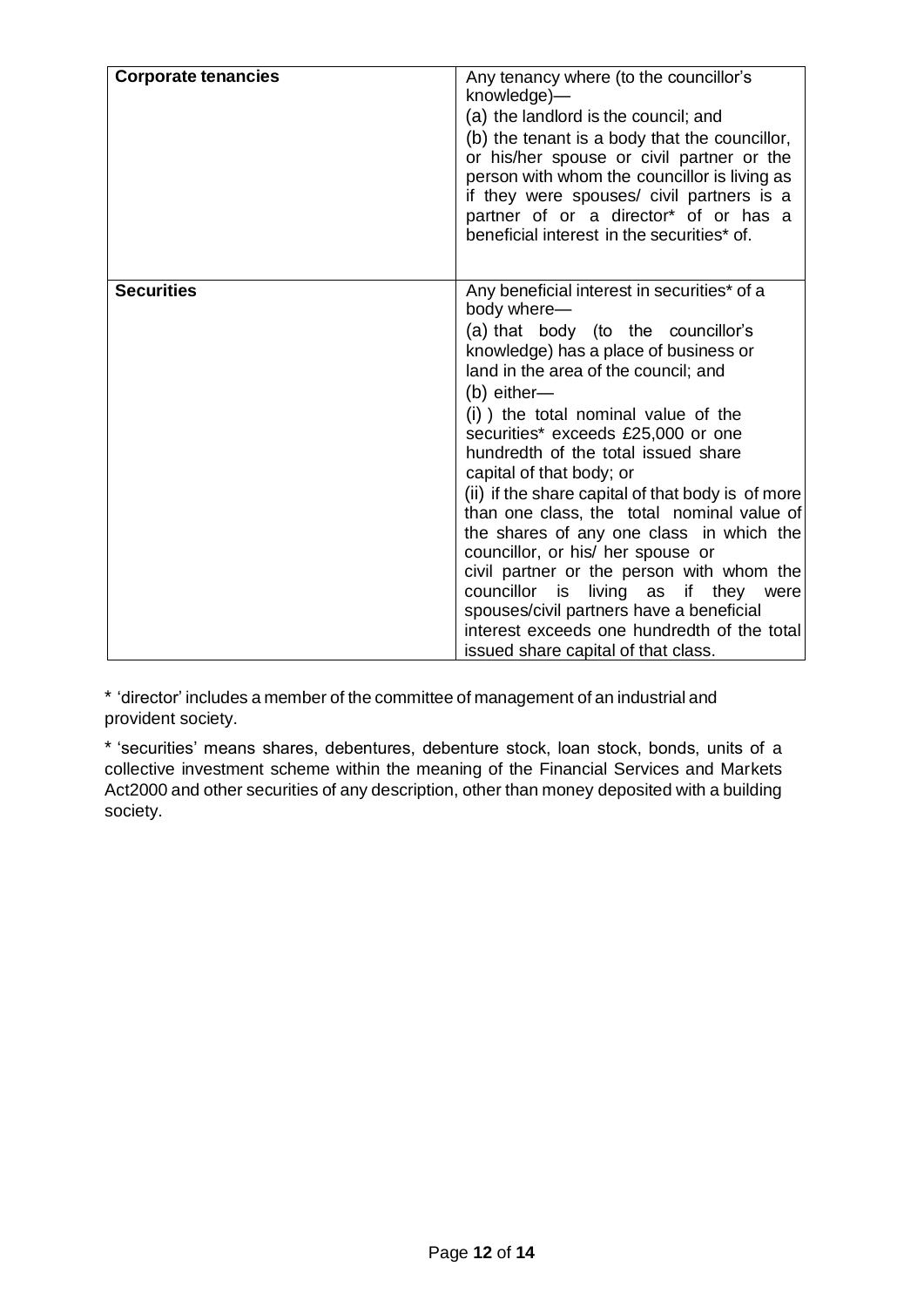#### **Table 2: Other Registrable Interests**

You must register as an Other Registerable Interest :

- a) any unpaid directorships
- b ) any body of which you are a member or are in a position of general control or management and to which you are nominated or appointed by your authority
- c) any body
	- (i) exercising functions of a public nature
	- (ii) directed to charitable purposes or
	- (iii) one of whose principal purposes includes the influence of public opinion or policy (including any political party or trade union)

of which you are a member or in a position of general control or management